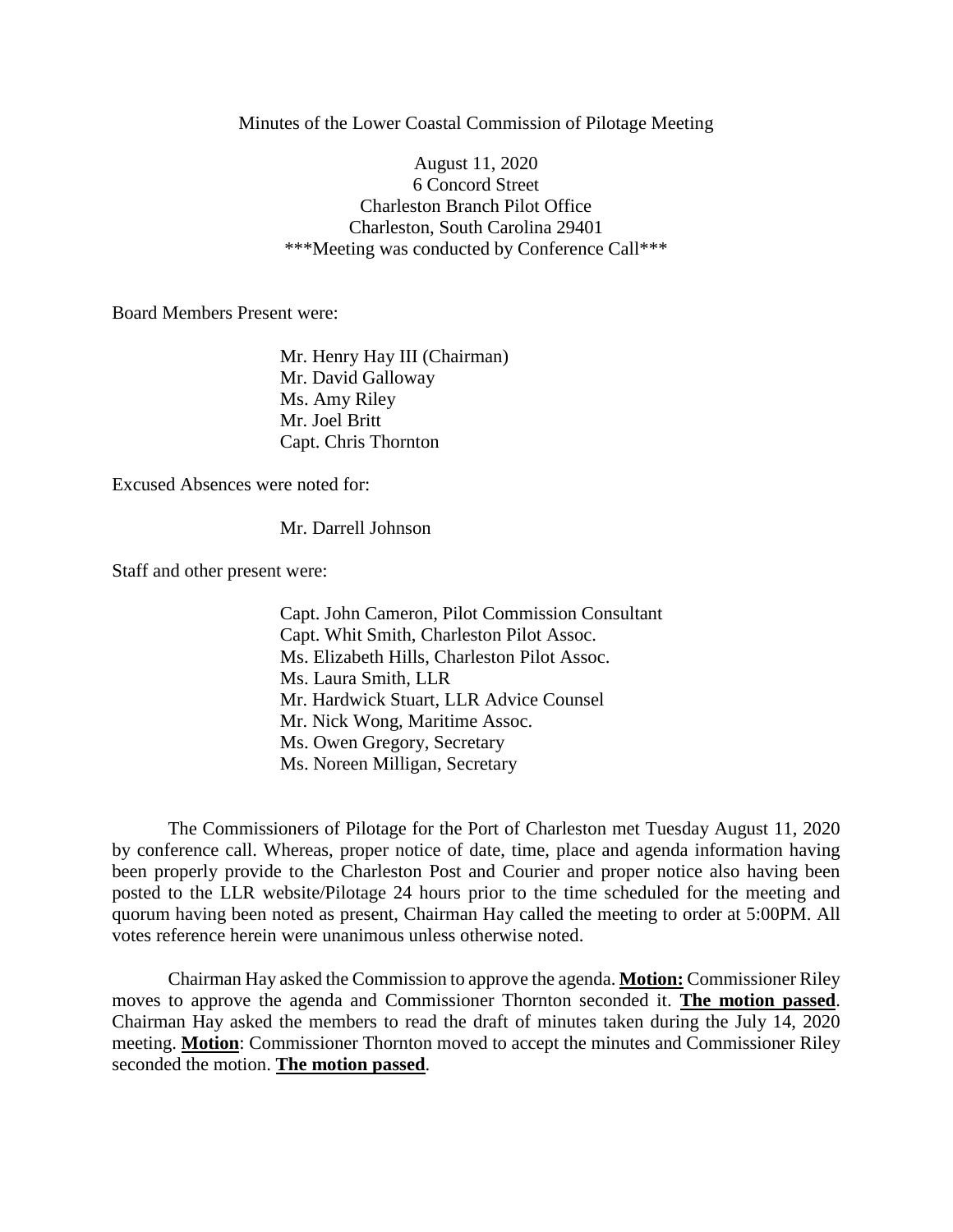Commissioner Galloway is still working on the Channel 13 recordings. Trying to work out the rates for mobile card transmitting. He will give an update at the September meeting.

Capt. Cameron said that there was nothing new to report on the Savannah River Commission.

Ms. Smith gave the LLR Report. The physicals all have extensions because of COVID-19. Capt. Cameron let the Commission know that all the Pilots have kept up with their scheduled physicals and that Lockwood would schedule his physical when he returns to work from shoulder surgery.

Capt. Cameron said that there is no new information on S.689. He will continue to keep the Commission up to date.

Capt. Cameron informed the Commission that a buoy had been displaced in the entrance channel. Buoy #10 had to be towed out during the survey, and has been properly reset. Buoys that were displaced for dredging are going back into position of the entrance channel.

Capt. Cameron said that the apprentice 6 month evaluations produced grades of satisfactory and that the numbers were creeping upwards. Two Pilots were marked as not observed due to Covid-19, and that it will not affect their grades. All the apprentices did very well coming back into rotation, considering their circumstances with COVID-19.

Under New Business, Capt. Cameron and Capt. Thornton informed the Commission about another Pilot tragedy in New York, just eight months after another tragedy with the same Pilots Assoc. It was advised that the Commission send out an amended Safety Ladder Letter to Pilots regarding Ladder Safety Procedures and to report any problems to the local Coast Guard. Capt. Thornton informed the Commission that Pilots had drills and exercises on ladder safety and what procedures to take if a ladder safety situation should arise.

Nick Wong, the new President of the South Carolina Maritime Association introduced himself to the Commission. He also leads the Harbor Safety Commission. Everyone welcomed him and looks forward to working with him.

Under Commissioner comments, everyone wished Ms. Milligan a happy retirement and thanked her for all of her help during her tenure as Secretary of the Commission.

There were no legal comments.

There were no public comments.

There were no announcements.